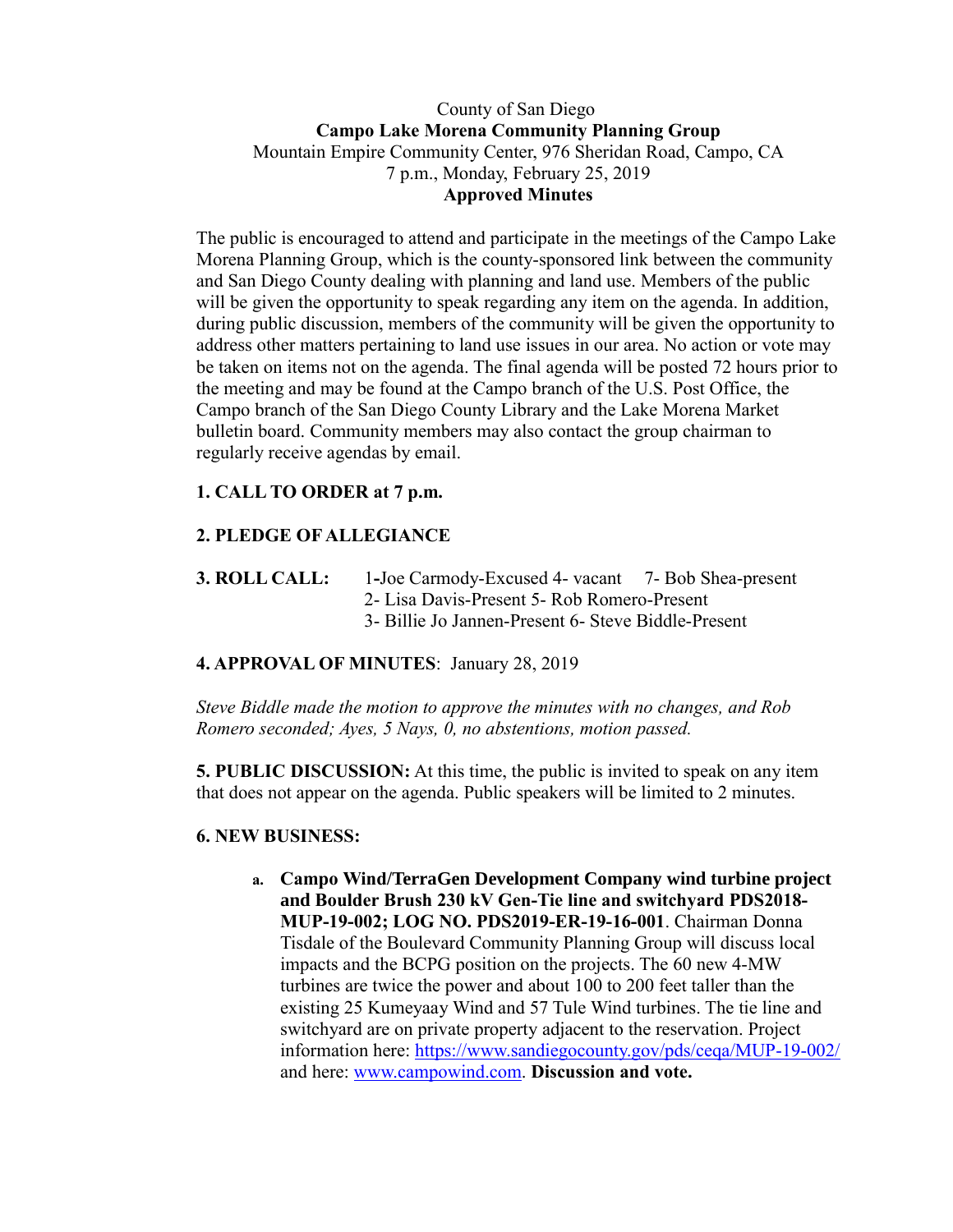*Donna Tisdale discussed health and environmental issues from the project, after which Steve Biddle made a motion, seconded by Lisa Davis, for the chairman to write and send a letter supporting Boulevard's objections. Bob Shea thought the full group should review the letter before it is sent. After some discussion, Steve Biddle revised his motion to include a special meeting on March 11, so the letter could be approved prior to the March 18 deadline to submit comments. Lisa Davis seconded. Ayes, 5 Nays, 0, no abstentions. Motion passed.*

**b. Letter on behalf of residents being harmed by the extreme increase of activity on the border.** Given that so many politicians don't seem to understand the level of harm being done to border communities, should the planning group step up and explain it? What should the letter cover? What should we request? Other than our county, state and federal electeds, who should be copied? **Discussion and vote.**

*The committee discussed the draft letter to elected officials, explaining the negative effects of illegal border traffic and official failure to protect residents from those impacts. Lisa Davis made the motion to approve and send the letter, and it was seconded by Steve Biddle. Ayes, 5 Nays, 0, no abstentions. Motion passed.*

#### **7. OLD BUSINESS**

**a. Annual organization to fill officer positions:** Chairman, Vice Chairman, Secretary, and Parliamentarian. Continued from last month. **Discussion and vote.** 

*Steve Biddle made the motion for Billie Jo Jannen to remain as chairman, and Lisa Davis seconded; Ayes, 5 Nays, 0 abstain 0, no abstentions, motion passed.* 

*Steve Biddle moved that Joe Carmody remain as Vice Chairman, and Rob Romero seconded; Ayes, 5 Nays, 0, no abstentions, motion passed.* 

*Rob Romero moved to select Lisa Davis to be secretary, and Steve Biddle seconded; Ayes, 5 Nays, 0, no abstentions, motion passed.* 

*Steve Biddle moved for Rob Romero to continue as Parliamentarian, and Lisa Davis seconded; Ayes, 5 Nays, 0, no abstentions, motion passed.*

#### **b. Annual organization to update CLMPG Standing Rules.** Continued from last month. **Discussion and vote.**

*Lisa Davis made to motion leave the CLMPG standing rules as written, and it was seconded by Steve Biddle; Ayes, 5 Nays, 0, no abstentions, motion passed.*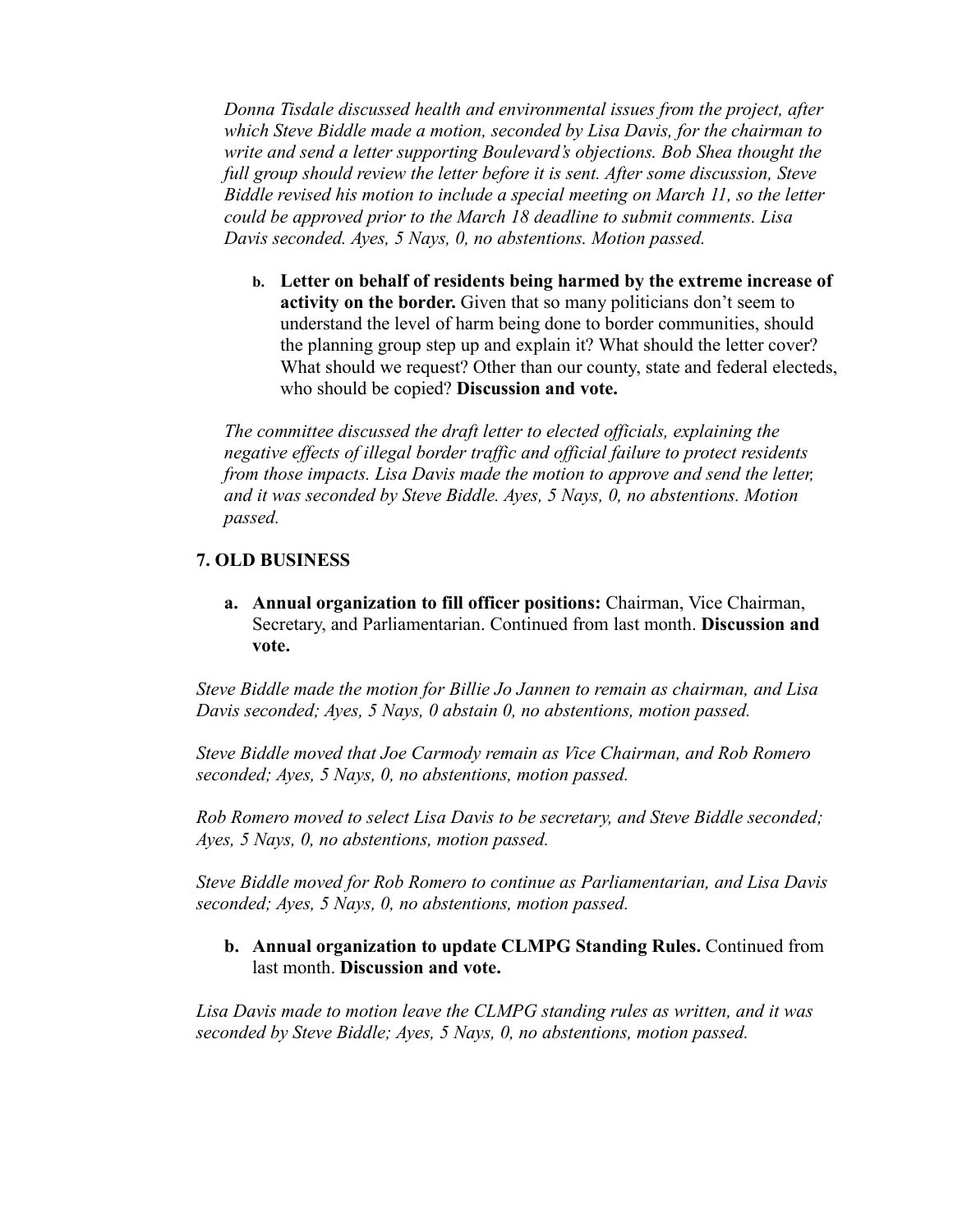**c. Annual organization CLMPG standing committee chairmen:**  Groundwater, Sewer and Septic, Community Economic Impacts, Traffic and Public Safety. Continued from last month. **Discussion and vote.** 

*Steve Biddle made the motion to continue with the same CLMPG standing committee chairmen as the previous year, and Rob Romero seconded; Ayes, 5 Nays, 0, no abstentions, motion passed.*

**d. Review of applicants for Seat 4.** The new 4-year term started January of this year. **Discussion and vote.** *No applicants for seat 4.*

*Rob Romero made a motion to extend the meeting by 30 minutes, and Steve Biddle seconded; Ayes, 5 Nays, 0, no abstentions, motion passed.*

**e. Standing Subcommittee reports**: Groundwater, Rob Romero; Sewer and Septic, Joe Carmody; Community Economic Impacts, Steve Biddle; Traffic and Public Safety, Bob Shea. **Discussion only.** 

*Rob Romero reported that a Campo Hills well has risen to 11 ft below ground level. Was asked to have a speaker from pumpsaver come to a future meeting.* 

*Steve Biddle mentioned new businesses, including one that specializes in fire clearance. Rentals in our area are going quick in Campo, which is pushing up rents.* 

*Bob Shea invited Joe Gravadon from SDG&E to speak on the drop lines going to homes in Lake Morena Village. Gravadon reported that SDG&E has inspected the lines twice and found no infractions.*

**f. Chairman's Report, Billie Jo Jannen**. **Discussion only.** *Skipped due to time constraints.*

### **8. CORRESPONDENCE AND ANNOUNCEMENTS**

- **a. The Star Ranch vesting and landscape architecture maps** are available, both at meetings and by appointment with the CLMPG chairman. Staff has delayed release of the EIR until it can figure out what type of greenhouse gas analysis large projects should include**.** The ranch was offered for sale in an announcement sent out in late November. The Back Country Land Trust and several co-investors are negotiating to buy it. **The proposed plan is still in play and is part of the property offering, but will be abandoned if purchased by trust entities.**
- **b. We have received updated plans for the proposed 17-acre industrial solar application at 1827 Lake Morena Drive.** They are available, both at regular meetings and by appointment with the CLMPG chairman or Solar Subcommittee chairmen. Please contact Solar Subcommittee co-